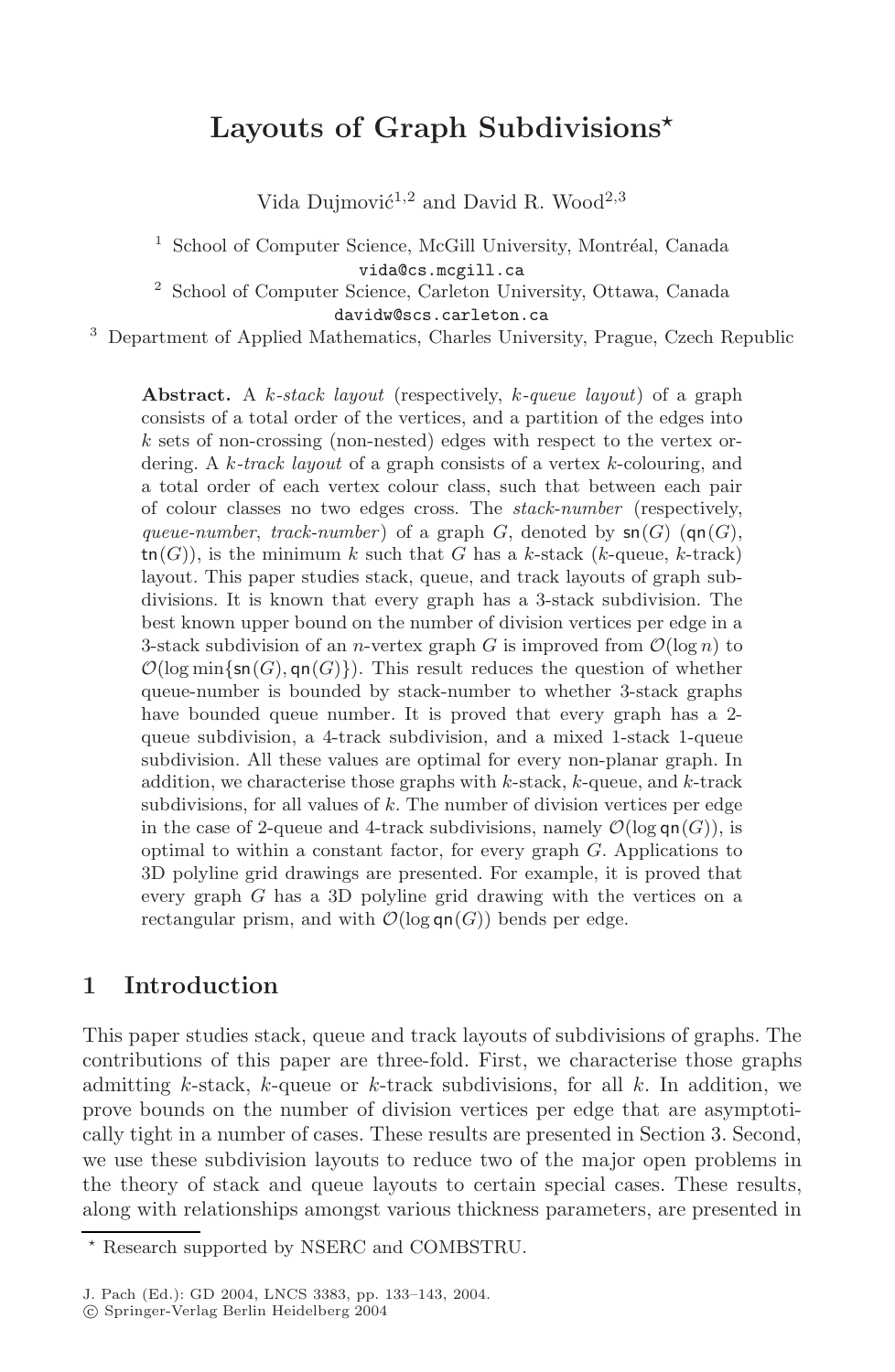Section 4. As the third contribution, we apply our results concerning track layouts of subdivisions to the study of three-dimensional polyline graph drawings. These results are presented in Section 5. Due to space limitations, many proofs and some references are omitted  $-$  see [7] for all the details. All logarithms are base 2 unless stated otherwise.

### **2 Preliminaries**

We consider undirected, finite, and simple graphs  $G$  with vertex set  $V(G)$  and edge set  $E(G)$ . The number of vertices and edges of G are respectively denoted by  $n = |V(G)|$  and  $m = |E(G)|$ . A *subdivision* of G is a graph obtained from G by replacing each edge  $vw \in E(G)$  by a path with at least one edge whose endpoints are v and w. Internal vertices on this path are called *division* vertices. Let  $G'$  be the subdivision of G with one division vertex per edge.

A *graph parameter* is a function  $\alpha$  that assigns to every graph G a nonnegative integer  $\alpha(G)$ . Let G be a class of graphs. By  $\alpha(G)$  we denote the function  $f : \mathbb{N} \to \mathbb{N}$ , where  $f(n)$  is the maximum of  $\alpha(G)$ , taken over all *n*-vertex graphs  $G \in \mathcal{G}$ . We say  $\mathcal{G}$  has *bounded*  $\alpha$  if  $\alpha(\mathcal{G}) \in \mathcal{O}(1)$ . A graph parameter  $\alpha$  is *bounded by* a graph parameter β (for some class <sup>G</sup>), if there exists a *binding* function g such that  $\alpha(G) \leq g(\beta(G))$  for every graph G (in G). If  $\alpha$  is bounded by  $\beta$  (in G) and  $\beta$  is bounded by  $\alpha$  (in  $\mathcal{G}$ ) then  $\alpha$  and  $\beta$  are *tied* (in  $\mathcal{G}$ ).

A *vertex ordering* of a graph G is a total order  $\sigma$  of the vertex set  $V(G)$ . Let  $L(e)$  and  $R(e)$  denote the endpoints of each edge  $e \in E(G)$  such that  $L(e) <_{\sigma}$  $R(e)$ . Consider two edges  $e, f \in E(G)$  with no common endpoint such that  $L(e) <_{\sigma} L(f)$ . If  $L(e) <_{\sigma} L(f) <_{\sigma} R(e) <_{\sigma} R(f)$  then e and f cross, and if  $L(e) \leq_{\sigma} L(f) \leq_{\sigma} R(f) \leq_{\sigma} R(e)$  then e and f nest. A stack (respectively, queue) is a set of edges  $E' \subseteq E(G)$  such that no two edges in E' cross (nest). Observe<br>that when traversing the vertex ordering edges in a stack (queue) appear in that when traversing the vertex ordering, edges in a stack (queue) appear in LIFO (FIFO) order – hence the names. A k-*stack* (*queue*) *layout* of G consists of a vertex ordering  $\sigma$  of G and a partition  $\{E_\ell : 1 \leq \ell \leq k\}$  of  $E(G)$ , such that each  $E_\ell$  is a stack (queue) in  $\sigma$ . A graph admitting a k-stack (queue) layout each  $E_{\ell}$  is a *stack* (*queue*) in  $\sigma$ . A graph admitting a k-stack (queue) layout<br>is called a k-stack (*queue*) graph. The stack-number of a graph  $G$  denoted by is called a k-*stack* (*queue*) *graph*. The *stack-number* of a graph G, denoted by  $\mathsf{sn}(G)$ , is the minimum k such that G is a k-stack graph. The *queue-number* of a graph G, denoted by  $\mathsf{qn}(G)$ , is the minimum k such that G is a k-queue graph. For a summary of results regarding stack and queue layouts see [8].

A *vertex t*-colouring of a graph G is a partition  $\{V_i : 1 \leq i \leq t\}$  of  $V(G)$ such that for every edge  $vw \in E(G)$ , if  $v \in V_i$  and  $w \in V_j$  then  $i \neq j$ . Suppose that  $\langle i \rangle$  is a total order of each colour class  $V_i$ . Then the pair  $(V_i, \langle i \rangle)$  is called a *track*, and  $\{(V_i, \leq_i): 1 \leq i \leq t\}$  is a *t*-track assignment of G. We denote track assignments by  $\{V_i : 1 \leq i \leq t\}$  when the ordering on each colour class is implicit. An *X-crossing* in a track assignment consists of two edges vw and xy such that  $v \leq_i x$  and  $y \leq_j w$ , for distinct colours i and j. A  $(k, t)$ *-track layout* of G consists of a t-track assignment of G and a (non-proper) edge k-colouring of G with no monochromatic X-crossing.  $(1, t)$ -track layouts (that is, with no X-crossing) are of particular interest due to applications in three-dimensional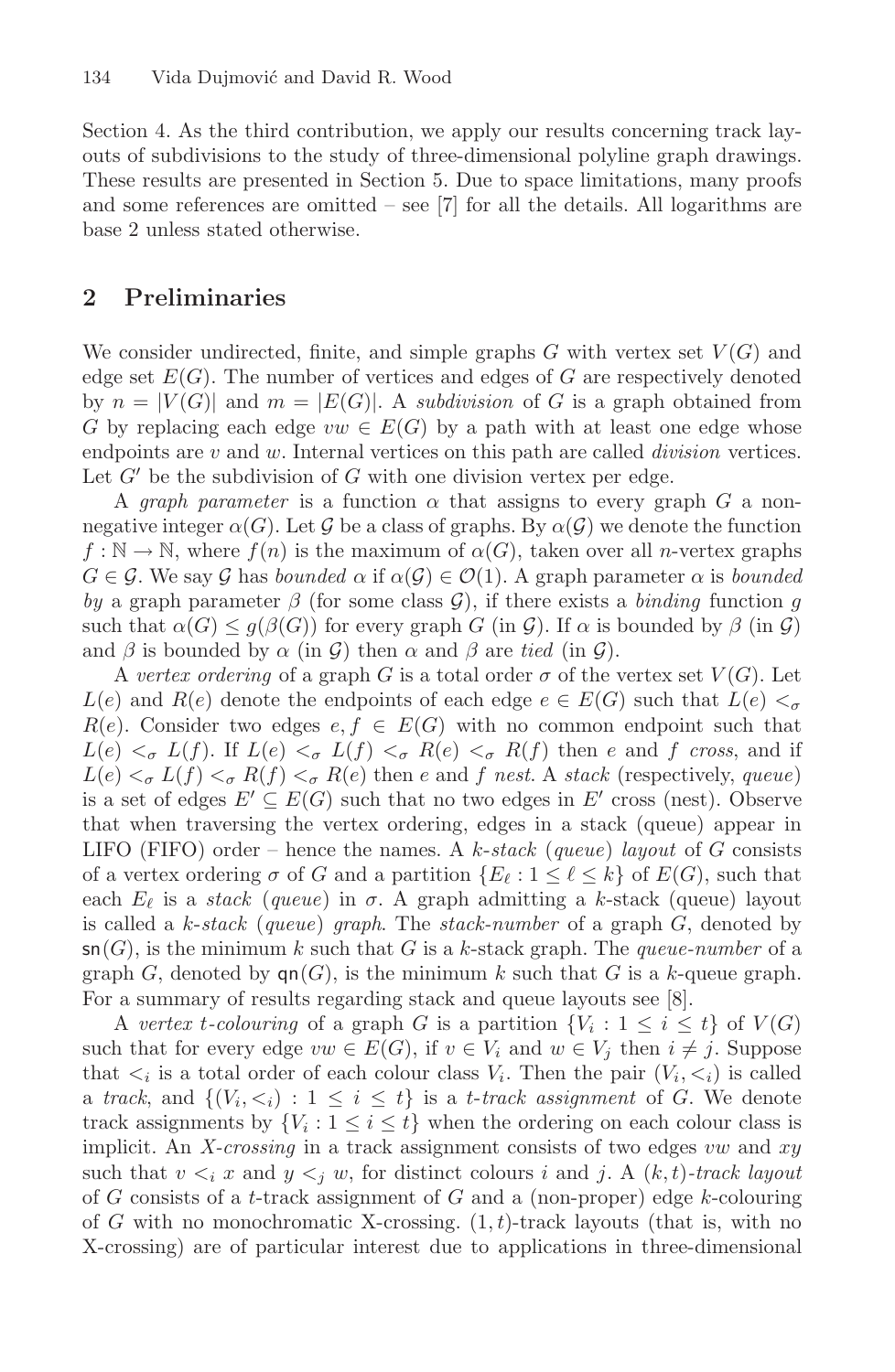graph drawing (see Section 5). A (1, t)-track layout is called a t*-track layout*. A graph admitting a t-track layout is called a t*-track graph*. The *track-number* of G, denoted by  $\text{tn}(G)$ , is the minimum t such that G is a t-track graph. For a summary of bounds on the track-number see [6].

### **3 Layouts of Subdivisions**

Stack and queue layouts of graph subdivisions are a central topic of this paper. That every graph has a 3-stack subdivision has been observed by many authors [10, 17, 11, 1]. Note that 3-stack layouts are important in complexity theory, and 3-stack layouts of knots and links, so called *Dynnikov digrams*, have also recently been considered (see the references in [7]). It is interesting to determine the minimum number of division vertices in a 3-stack subdivision of a given graph. The previously best known bounds are due to Enomoto and Miyauchi [10], who proved that every graph has a 3-stack subdivision with  $\mathcal{O}(\log n)$  division vertices per edge. Moreover, Enomoto *et al.* [12] proved that this bound is tight up to a constant factor for  $K_n$  (and some slightly more general families). Thus Enomoto *et al.* [12] claimed that the  $\mathcal{O}(\log n)$  upper bound is 'essentially best possible'. We prove the following refinement of the upper bound of Enomoto and Miyauchi [10], in which the number of division vertices per edge depends on the stack-number or queue-number of the given graph. Moreover, we characterise those graphs admitting  $k$ -stack subdivisions for all  $k$ .

**Theorem 1.** (a) *Every graph* G *has a 3-stack subdivision with*  $\mathcal{O}(\log \min\{\textsf{sn}(G), \textsf{qn}(G)\})$  *division vertices per edge.* 

- (b) *A graph has a* 2*-stack subdivision if and only if it is planar. Every planar graph has a* 2*-stack subdivision with at most one division vertex per edge.*
- (c) *A graph has a* 1*-stack subdivision if and only if it is outerplanar. Every outerplanar graph has a* 1*-stack layout* (*with no division vertices*)*.*

*Proof Outline*. Let H be the subdivision of G with  $2\lceil \log \operatorname{sn}(G) \rceil - 2$  division vertices per edge. As illustrated in Figure 1, we now prove that  $H$  has a 3-stack subdivision. Consider a  $\mathsf{sn}(G)$ -stack layout of G. Let T be the complete binary tree of height  $\lceil \log \operatorname{sn}(G) \rceil$ . Consider each stack of G to correspond to a distinct leaf of T. Now define a mapping of the vertices of  $H$  into the nodes of T such that adjacent vertices of  $H$  are mapped to adjacent nodes of  $T$  or to the same leaf of  $T$ . In particular, the original vertices of  $G$  are mapped to the root, and each subdivided edge e is mapped to a walk from the root to the leaf corresponding to the stack containing e, and then back to the root. A depth-first ordering of  $V(T)$  gives a 3-stack layout of T in which edges with a common endpoint are in distinct stacks. From this layout of  $T$  we can obtain the desired 3-stack layout of  $H$  by appropriately ordering the vertices of  $H$  that are mapped to a single node of T, and by assigning each edge  $e$  of H to the same stack as the edge of T that e is mapped to. The proof that G has a 3-stack subdivision with  $\mathcal{O}(\log q \cdot (G))$ division vertices per edge is similar. Parts (b) and (c) are easy extensions of known results.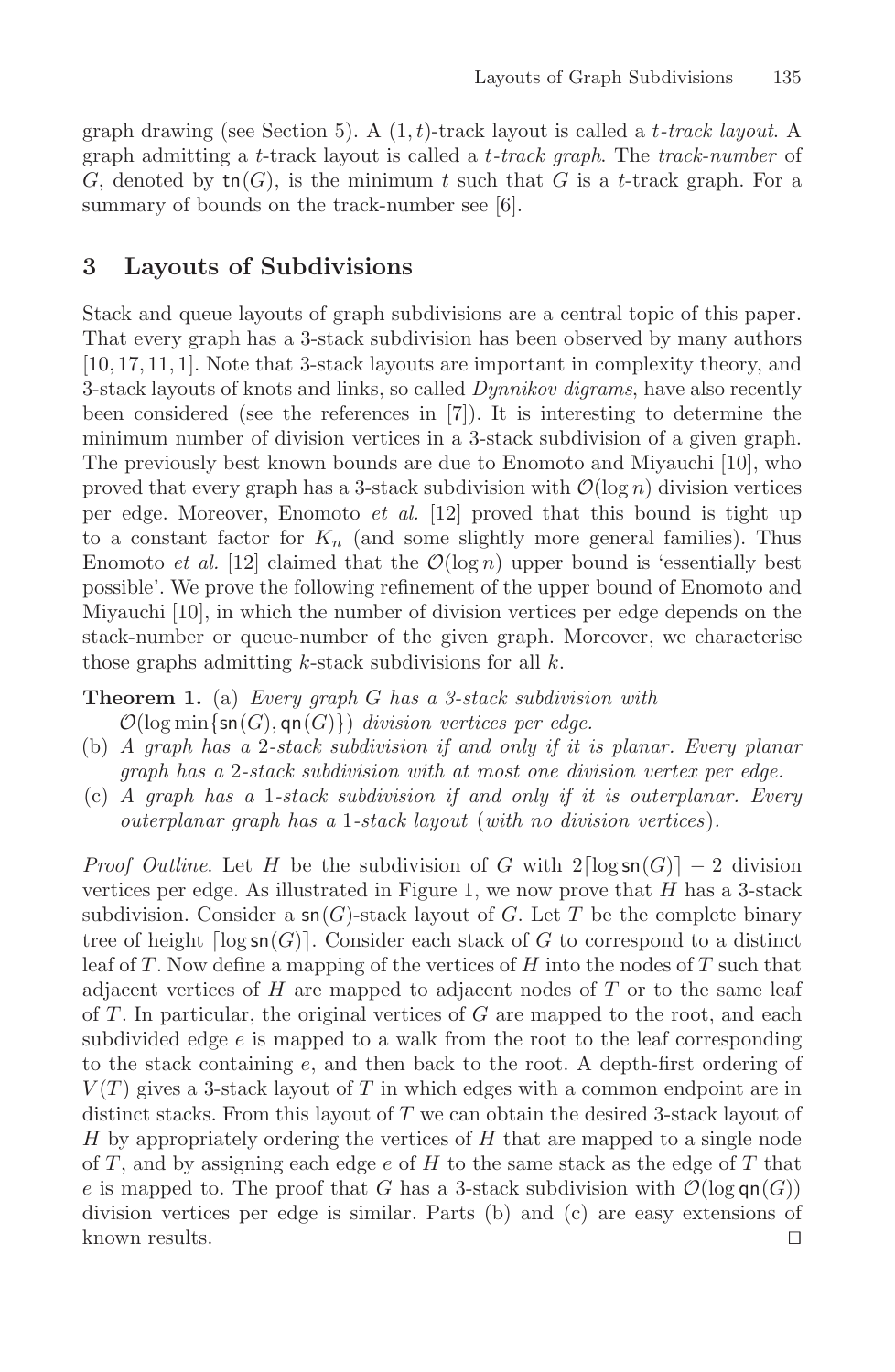

**Fig. 1.** 3-stack subdivision of a 16-stack graph; one edge is indicated.

Since  $\mathsf{sn}(G)$  and  $\mathsf{qn}(G)$  are both no more than n, our bound in Theorem 1(a) is at most the  $\mathcal{O}(\log n)$  bound of Enomoto and Miyauchi [10] (ignoring constant factors). We prove the following analogous result for queue layouts, in which, additionally, the number of division vertices per edge is optimal.

- **Theorem 2.** (a) *Every graph* G has a 2-queue subdivision with  $\mathcal{O}(\log \mathsf{qn}(G))$ *division vertices per edge, and every* <sup>2</sup>*-queue subdivision of* G *has an edge with*  $\Omega(\log \mathsf{qn}(G))$  *division vertices per edge.*
- (b) *A graph has a* 1*-queue subdivision if and only if it is planar.*

Thus, at least for the representation of graph subdivisions, two queues suffice rather than three stacks. In this sense, queues are more powerful than stacks. We have the following analogous result for track layouts.

- **Theorem 3.** (a) *Every graph* G *has a* 4-track subdivision with  $\mathcal{O}(\log \text{gn}(G))$ *division vertices per edge, and every* <sup>4</sup>*-track subdivision of* G *has an edge with*  $\Omega(\log \mathsf{qn}(G))$  *division vertices.*
- (b) *A graph has a* 3*-track subdivision if and only if it is planar.*
- (c) *A graph has a* 2*-track subdivision if and only if it is a forest of caterpillars.*

A trade-off between the number of stacks and the number of division vertices in 3-stack subdivisions was observed by Enomoto and Miyauchi [11], who proved that for all  $s \geq 3$ , every graph has an s-stack subdivision with  $\mathcal{O}(\log_{s-1} n)$ division vertices per edge. Again Enomoto *et al.* [12] proved that this bound is tight up to a constant factor for  $K_n$ . As described in Table 1, our results for 3-stack subdivisions, 2-queue subdivisions, and 4-track subdivisions generalise in a similar fashion to the result of Enomoto and Miyauchi [11]. Moreover, we



**Fig. 2.** A 2-queue subdivision of an 8-queue graph.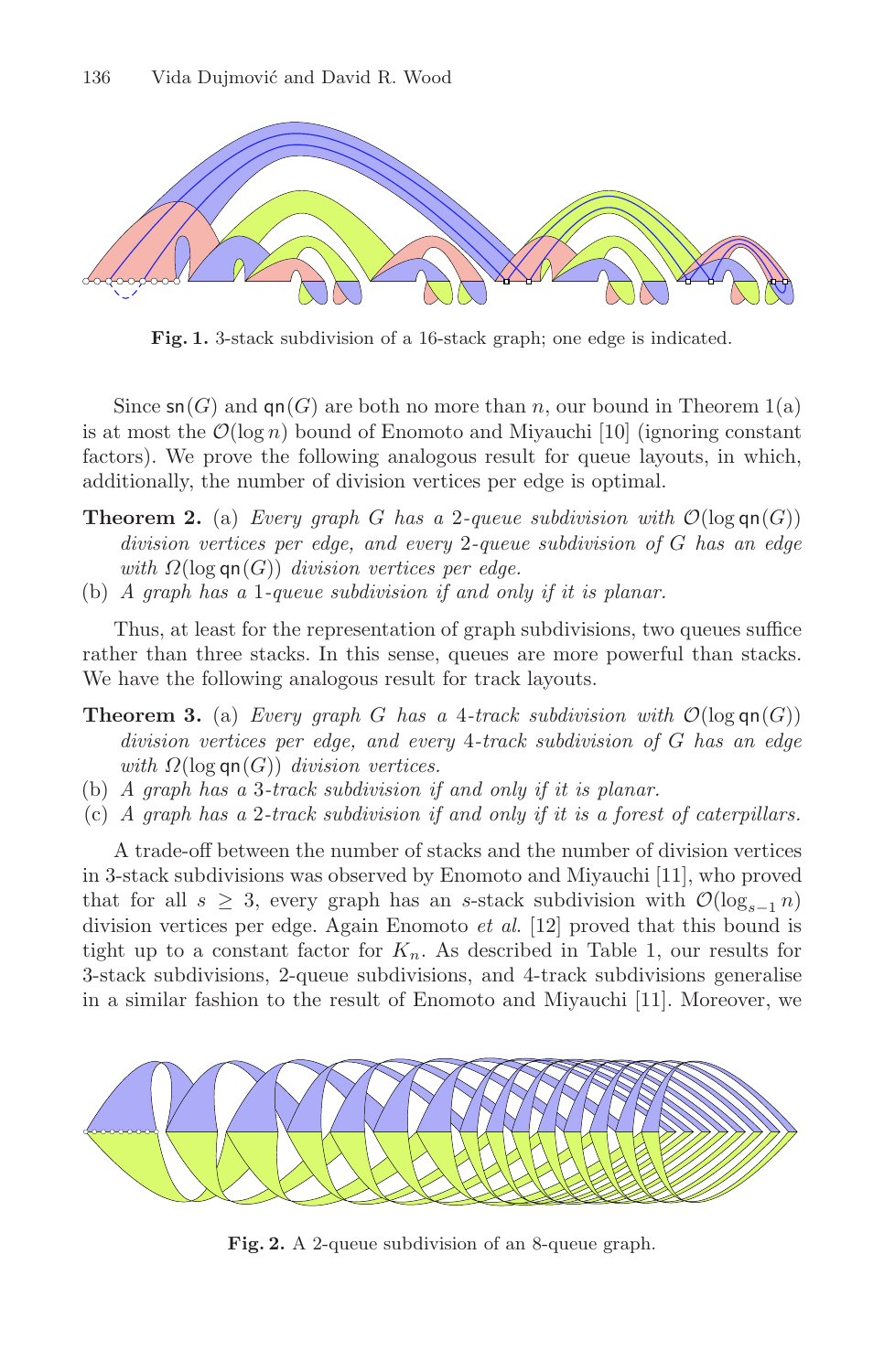| graph     | type of layout        |                        | $#$ division vertices per edge                       |
|-----------|-----------------------|------------------------|------------------------------------------------------|
| arbitrary | s-stack               | $(s \geq 3)$           | $\mathcal{O}(\log_{s-1} \mathsf{sn}(G))$             |
| arbitrary | s-stack               | (s > 3)                | $\mathcal{O}(\log_{s-1} \mathsf{q}\mathsf{n}(G))$    |
| planar    | 2-stack               |                        |                                                      |
| arbitrary | $q$ -queue            | (q > 2)                | $\Theta(\log_q \mathsf{qn}(G))$                      |
| planar    | 1-queue               |                        | $n-2$                                                |
| arbitrary | $s$ -stack $q$ -queue | $(s \geq 1, q \geq 1)$ | $\mathcal{O}(\log_{(s+q)q} \mathsf{sn}(G))$          |
| arbitrary | s-stack $q$ -queue    | $(s \geq 1, q \geq 1)$ | $\mathcal{O}(\log_{(s+q)q} \mathsf{q}\mathsf{n}(G))$ |
| planar    | 1-stack 1-queue       |                        |                                                      |
| arbitrary | $(d+1, 2)$ -track     | (d > 2)                | $\Theta(\log_d \mathsf{qn}(G))$                      |
| arbitrary | $(d, 3)$ -track       | $(d \geq 2)$           | $\Theta(\log_d \mathsf{qn}(G))$                      |
| arbitrary | $(d+2)$ -track        | (d > 2)                | $\Theta(\log_d \mathsf{qn}(G))$                      |
| planar    | $3$ -track            |                        | $n-2$                                                |

**Table 1.** Layouts of a subdivision of a graph <sup>G</sup>.

generalise stack and queue layouts through the notion of a *mixed* layout. Here each edge is assigned to a stack or to a queue, defined with respect to a common vertex ordering. We speak of an s*-stack* q*-queue mixed layout* and an s*-stack* q*queue graph*. Part of the motivation for studying mixed stack and queue layouts is that they model the double-ended queue (dequeue) data structure, since a dequeue may be simulated by two stacks and one queue.

## **4 Relationships**

The following lemma highlights the fundamental relationship between track layouts, and queue and stack layouts. Its proof follows immediately from the definitions, and is illustrated in Figure 3 for  $k = 1$ .

**Lemma 1.** *Let* {A, B} *be a track assignment of a bipartite graph* G*. Then the following are equivalent:*

- (a)  $\{A, B\}$  *admits a*  $(k, 2)$ -track layout of G,
- (b) *the vertex ordering with* A *followed by* B *admits a* k*-queue layout of* G*, and*
- (c) *the vertex ordering with* A *followed by the reversal of* B *admits a* k*-stack layout of* G*.*

The relationship between queue and track layouts in Lemma 1 was extended by Dujmović *et al.* [6] who proved that queue-number and track-number are tied. Despite a wealth of research on stack and queue layouts, the following fundamental questions of Heath *et al.* [15] remain unanswered<sup>1</sup>.

<sup>1</sup> Heath *et al.* [15], in their study of the relationship between stack- and queue-number, restricted themselves to linear binding functions. For example, for stack-number to be bounded by queue-number meant that  $\mathsf{sn}(G) \in \mathcal{O}(\mathsf{qn}(G))$  for every graph G. Thus Heath *et al.* [15] considered Open Problem 1 to be solved in the negative by displaying an infinite class of graphs  $\mathcal{G}$ , such that  $\mathsf{sn}(\mathcal{G}) \in \Omega(3^{\mathsf{qn}(\mathcal{G})})$ . In our more liberal definition of a binding function, this result merely provides a lower bound on a potential binding function.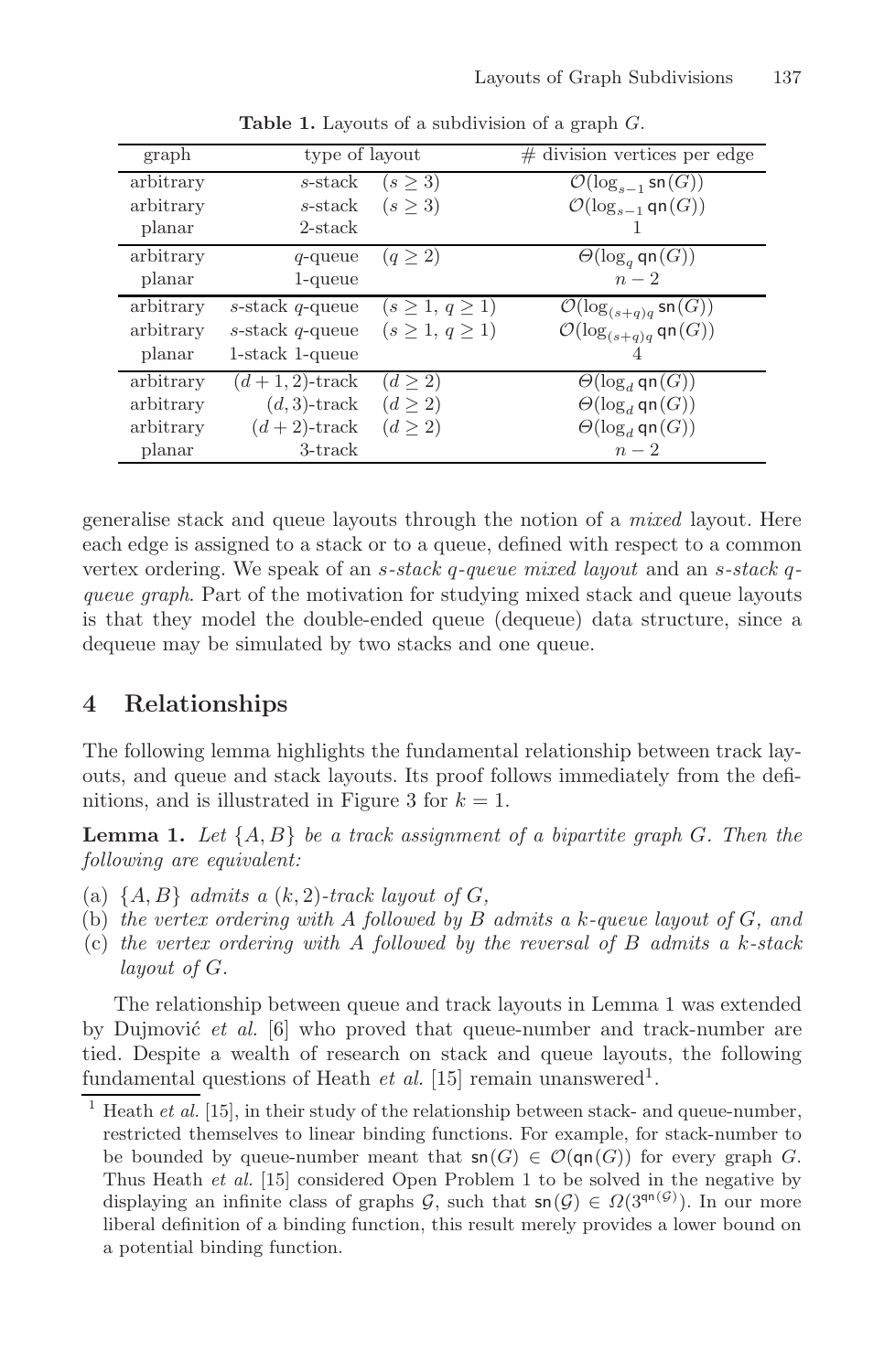

**Fig. 3.** Layouts of a caterpillar: (a) 2-track, (b) 1-queue, (c) 1-stack.

#### **Open Problem 1. [15]** Is stack-number bounded by queue-number?

**Open Problem 2.** [15] Is queue-number bounded by stack-number?

Suppose that stack-number is bounded by queue-number, but queue-number is not bounded by stack-number. This would happen, for example, if there exists a constant  $s$  such that for every  $q$  there exists an  $s$ -stack graph with no  $q$ -queue layout. Then we would consider stacks to be more 'powerful' than queues. In the remainder of this section we show that the study of stack, queue and track layouts of subdivisions provides insights into these open problems.

Let  $\alpha$  be a graph parameter. Let sub- $\alpha$  be the graph parameter defined by  $\mathsf{sub}\text{-}\alpha(G) = \alpha(G')$  for every graph G. We say  $\alpha$  is *topological* if  $\alpha$  and sub- $\alpha$  are tied. For example, chromatic number is not topological since  $G'$  is binartite. On tied. For example, chromatic number is not topological since  $G'$  is bipartite. On<br>the other hand tree-width is topological. In fact, the tree-width of  $G$  equals the the other hand tree-width is topological. In fact, the tree-width of  $G$  equals the tree-width of every subdivision of G. Similarly crossing number is topological.

The *thickness* of a graph G, denoted by  $\theta(G)$ , is the minimum number of subgraphs in a partition of  $E(G)$  into planar subgraphs. Thickness is not topological since it is easily seen that  $\theta(G') \leq 2$ . The *geometric thickness* of a graph G, de-<br>noted by  $\overline{\theta}(G)$  is the minimum number of colours such that G can be drawn noted by  $\overline{\theta}(G)$ , is the minimum number of colours such that G can be drawn in the plane with edges as coloured straight-line segments, such that monochromatic edges do not cross. Eppstein [13] proved that  $\theta(G') \leq 2$  for every graph G.<br>Thus geometric thickness is not topological Thus geometric thickness is not topological.

Stack-number (or book-thickness) is equivalent to geometric thickness with the additional requirement that the vertices are in convex position. Thus

$$
\forall \text{ graph } G, \ \theta(G) \leq \theta(G) \leq \text{sn}(G) \ . \tag{1}
$$

Blankenship and Oporowski [1], Enomoto and Miyauchi [10], and Eppstein [13] independently proved that  $\mathsf{sn}(K_n)$  is bounded by  $\mathsf{sn}(K'_n)$ . The proofs by Blanken-<br>ship and Operowski [1] and Eppstein [13] use essentially the same Bamseyship and Oporowski [1] and Eppstein [13] use essentially the same Ramseytheoretic argument. Since  $\theta(K'_n) = 2$ , Eppstein [13] observed that stack-number<br>is not bounded by geometric thickness. Using a more elaborate Bamsey-theoretic is not bounded by geometric thickness. Using a more elaborate Ramsey-theoretic argument, Eppstein [13] proved that geometric thickness is not bounded by thickness. In particular, for every  $t$  there exists a graph with thickness three and geometric thickness at least t. Blankenship and Oporowski [1] conjecture that their result for complete graphs extends to all graphs.

**Conjecture 1.** [1] There exists a function  $f$ , such that for every graph  $G$  and every subdivision  $H$  of  $G$  with at most one division vertex per edge, we have  $\mathsf{sn}(G) \leq f(\mathsf{sn}(H)).$ 

We now prove that Conjecture 1 is related to Open Problem 1.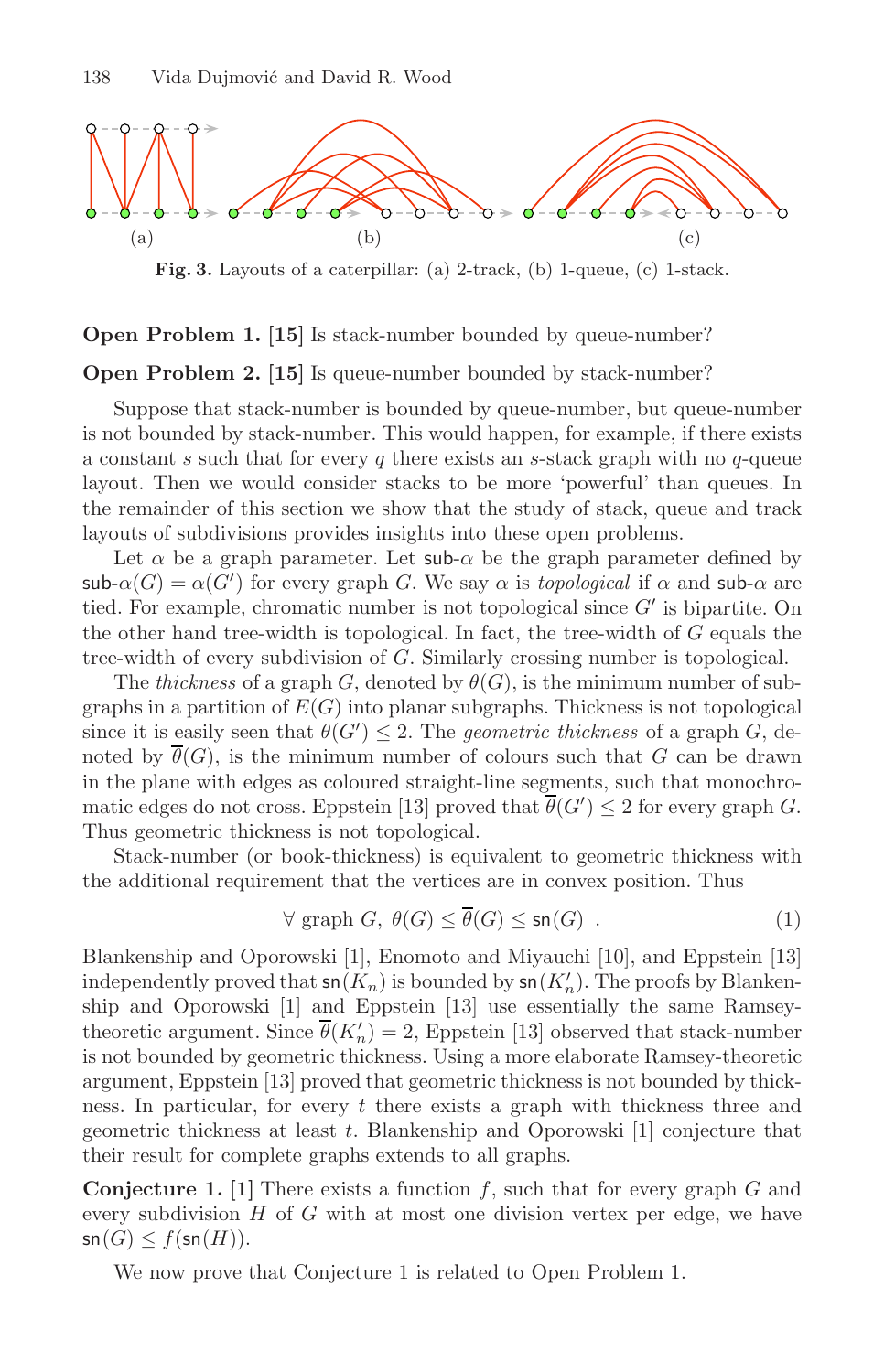**Theorem 4.** *If Conjecture 1 is true then stack-number is topological, and stacknumber is bounded by queue-number.*

*Proof Outline*. Conjecture 1 would imply that sn is bounded by sub-sn, which would imply that stack-number is topological since it is easily seen that  $\mathsf{sn}(G') \leq$ <br> $\mathsf{sn}(G) + 1$ . It follows from Conjecture 1 that there exists a function  $f^*$  such that  $\mathsf{sn}(G) + 1$ . It follows from Conjecture 1 that there exists a function  $f^*$  such that for any s-stack subdivision of a graph  $G$  with  $k$  division vertices per edge,  $G$  has a  $f^*(s, k)$ -stack layout. By Theorem 1(a), every graph G has a 3-stack subdivision with  $\mathcal{O}(\log \mathsf{qn}(G))$  division vertices per edge. Thus  $\mathsf{sn}(G) \leq f^*(3, \mathcal{O}(\log \mathsf{qn}(G))),$ <br>and stack-number is bounded by queue-number and stack-number is bounded by queue-number. 

We now turn our attention to the question of whether queue-number is topological. The next lemma is proved by repeated application of the Erdös-Szekeres Theorem regarding monotone subsequences.

**Lemma 2.** *If a* q*-queue subdivision of a graph* G *has at most* k *division vertices per edge, then*  $\mathsf{qn}(G) \in \mathcal{O}(q^{2k})$ *.* 

Lemma 2 is used to prove the lower bounds on the number of division vertices per edge in Theorem  $2(a)$  and Theorem  $3(a)$ . It follows from Lemma 2 that:

**Theorem 5.** *Queue-number is topological (for all graphs), and track-number is topological for any proper minor-closed graph family.*

We now relate queue-number to a new thickness parameter. Let the 2*-track thickness* of a bipartite graph G, denoted by  $\theta_2(G)$ , be the minimum k such that G has a  $(k, 2)$ -track layout. By (1) and Lemma 1(c),

 $\forall$  bipartite graphs  $G, \ \theta(G) \leq \overline{\theta}(G) \leq \mathsf{sn}(G) \leq \theta_2(G)$ .

Let the 2-track sub-thickness of a graph G, denoted by  $\mathsf{sub-}\theta_2(G)$ , be the 2-track thickness of  $G'$ . This is well-defined since  $G'$  is bipartite.

**Theorem 6.** *Queue-number is tied to* 2*-track thickness for bipartite graphs, and queue-number is tied to* 2*-track sub-thickness (for all graphs).*

Theorem 6 is somewhat counterintuitive since, at first glance, queue layouts may have many crossings, as opposed to the various thickness parameters. The immediate implication for Open Problem 1 is that stack-number is bounded by queue-number if and only if stack-number is bounded by 2-track sub-thickness. While it is an open problem whether stack number is bounded by track-number or by queue-number, in [6] we prove the weaker result that geometric thickness is bounded by track-number, which implies that geometric thickness is bounded by queue-number. We have the following reductions for Open Problem 2.

**Theorem 7.** *The following are equivalent:*

(a) *queue-number is bounded by stack-number,*

(b) *bipartite* 3*-stack graphs have bounded queue-number,*

(c) *bipartite* 3*-stack graphs have bounded* 2*-track thickness.*

*Moreover, if queue-number is bounded by stack-number then queue-number is bounded by a polynomial function of stack-number.*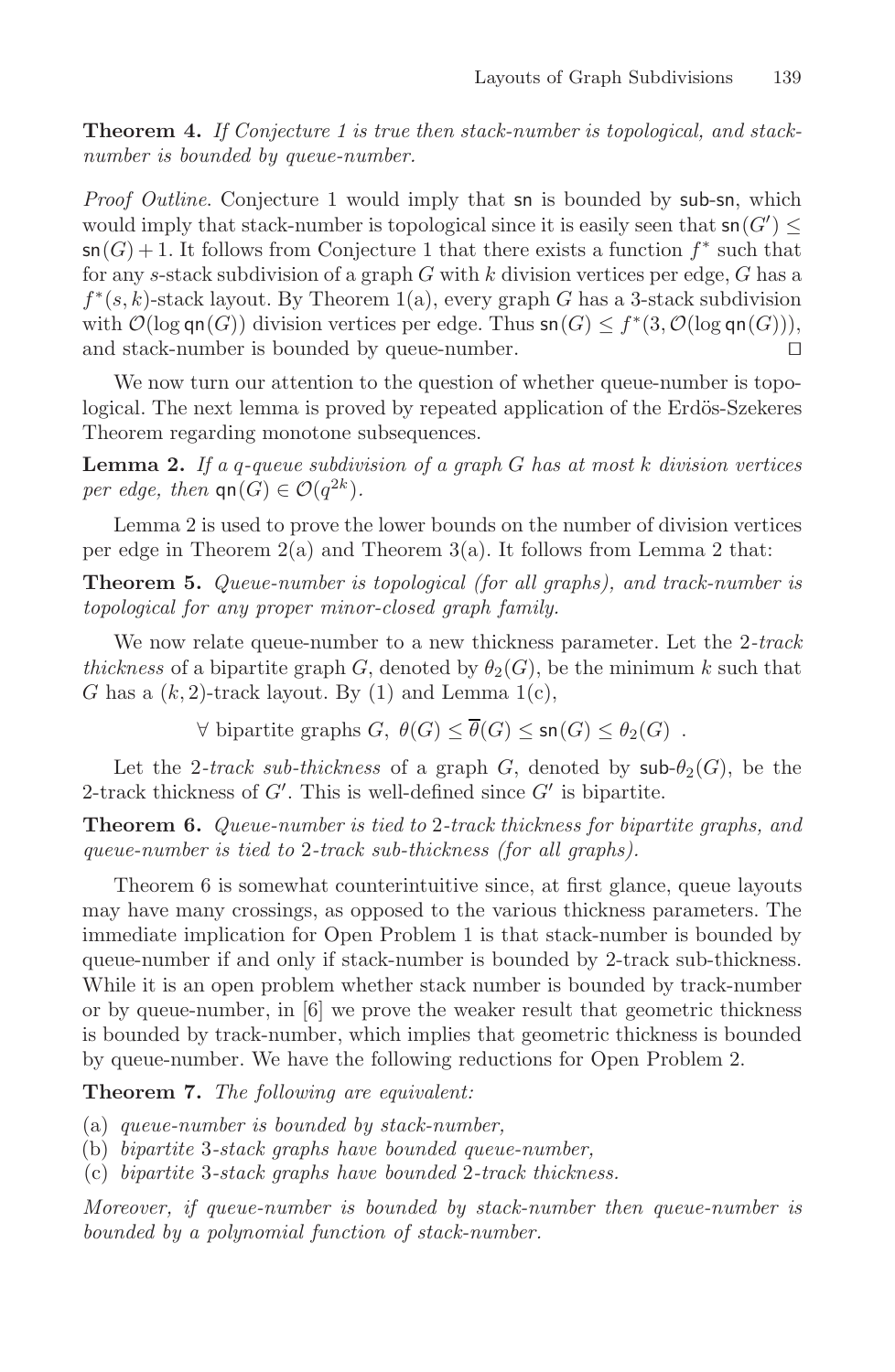*Proof Outline*. That (a) implies (b) is immediate. Theorem 6 proves that (b) and (c) are equivalent. It remains to prove that (b) implies (a). Suppose that every bipartite 3-stack graph has queue-number at most some constant q. Consider an arbitrary graph G. An easy extension of Theorem  $1(a)$  proves that G has a 3-stack bipartite subdivision D with  $\mathcal{O}(\log \mathsf{sn}(G))$  division vertices per edge. By assumption,  $\mathsf{qn}(D) \leq q$ . By Lemma 2, and with an abuse of  $\mathcal{O}(n)$  notation,  $\mathsf{qn}(G) \in \mathcal{O}(q^{\mathcal{O}(\log \mathsf{sn}(G))}) \in \mathcal{O}(\mathsf{sn}(G)^{\mathcal{O}(q)})$ . Thus queue-number is bounded by a polynomial function of stack-number. polynomial function of stack-number. 

For Theorem 7 to hold, it is essential that the number of division vertices per edge in Theorem 1(a) is some function of  $\mathsf{sn}(G)$ , thus emphasising the significance of our bound in comparison with previous results.

## **5 Three-Dimensional Polyline Drawings**

A 3D polyline drawing of a graph represents the vertices by distinct points in  $\mathbb{Z}^3$ (called *gridpoints*), and represents each edge as a polyline between its endpoints with bends (if any) also at gridpoints, such that distinct edges only intersect at common endpoints, and each edge only intersects a vertex that is an endpoint of that edge. A 3D polyline drawing with at most b bends per edge is called a *3D* b*-bend drawing*. A 3D 0-bend drawing is called a *3D straight-line drawing*. Of course, a 3D b-bend drawing of a graph  $G$  is precisely a 3D straight-line drawing of a subdivision of G with at most b division vertices per edge. The *bounding box* of a 3D polyline drawing is the minimum axis-aligned box containing the drawing. If the bounding box has side lengths  $X - 1$ ,  $Y - 1$  and  $Z - 1$ , then we speak of an  $X \times Y \times Z$  polyline drawing with *volume*  $X \cdot Y \cdot Z$ . That is, the volume of a 3D drawing is the number of gridpoints in the bounding box.

This paper initiates the study of upper bounds on the volume and number of bends per edge in arbitrary 3D polyline drawings. The volume of 3D straightline drawings has been widely studied  $[4, 3, 14, 19, 2]$ . Table 2 summarises the best known upper bounds on the volume and bends per edge, including those established in this paper. Our upper bound of  $\mathcal{O}(m \log q)$  is within a factor of  $\mathcal{O}(\log q)$  of being optimal for all q-queue graphs, since Bose *et al.* [2] proved that 3D polyline drawings have at least  $\frac{1}{8}(n+m)$  volume.<br>Track layouts have previously been used to produc

Track layouts have previously been used to produce 3D drawings with small volume (see [5]). The principle idea is to position the vertices in a single track on a vertical 'rod'. Since there are no X-crossings in the track layout, no edges between the same pair of tracks can cross.

**Theorem 8. [9, 5]** *Let* G *be a* c*-colourable* t*-track graph. Then*

(a) G has a  $\mathcal{O}(t) \times \mathcal{O}(t) \times \mathcal{O}(n)$  straight-line drawing with  $\mathcal{O}(t^2n)$  volume, and<br>(b) G has a  $\mathcal{O}(c) \times \mathcal{O}(c^2t) \times \mathcal{O}(c^4n)$  straight-line drawing with  $\mathcal{O}(c^7tn)$  volume (b) G has a  $\mathcal{O}(c) \times \mathcal{O}(c^2 t) \times \mathcal{O}(c^4 n)$  straight-line drawing with  $\mathcal{O}(c^7 t n)$  volume.

*Moreover, if* G has an  $X \times Y \times Z$  *straight-line drawing then* G has track-number tn $(G) \leq 2XY$ .

By Theorem 3(a), every graph has a 4-track subdivision with  $\mathcal{O}(\log n)$  division vertices per edge, and hence a 3D polyline drawing with  $\mathcal{O}(n + m \log n)$ volume by Theorem  $8(a)$ . We have the following specific results.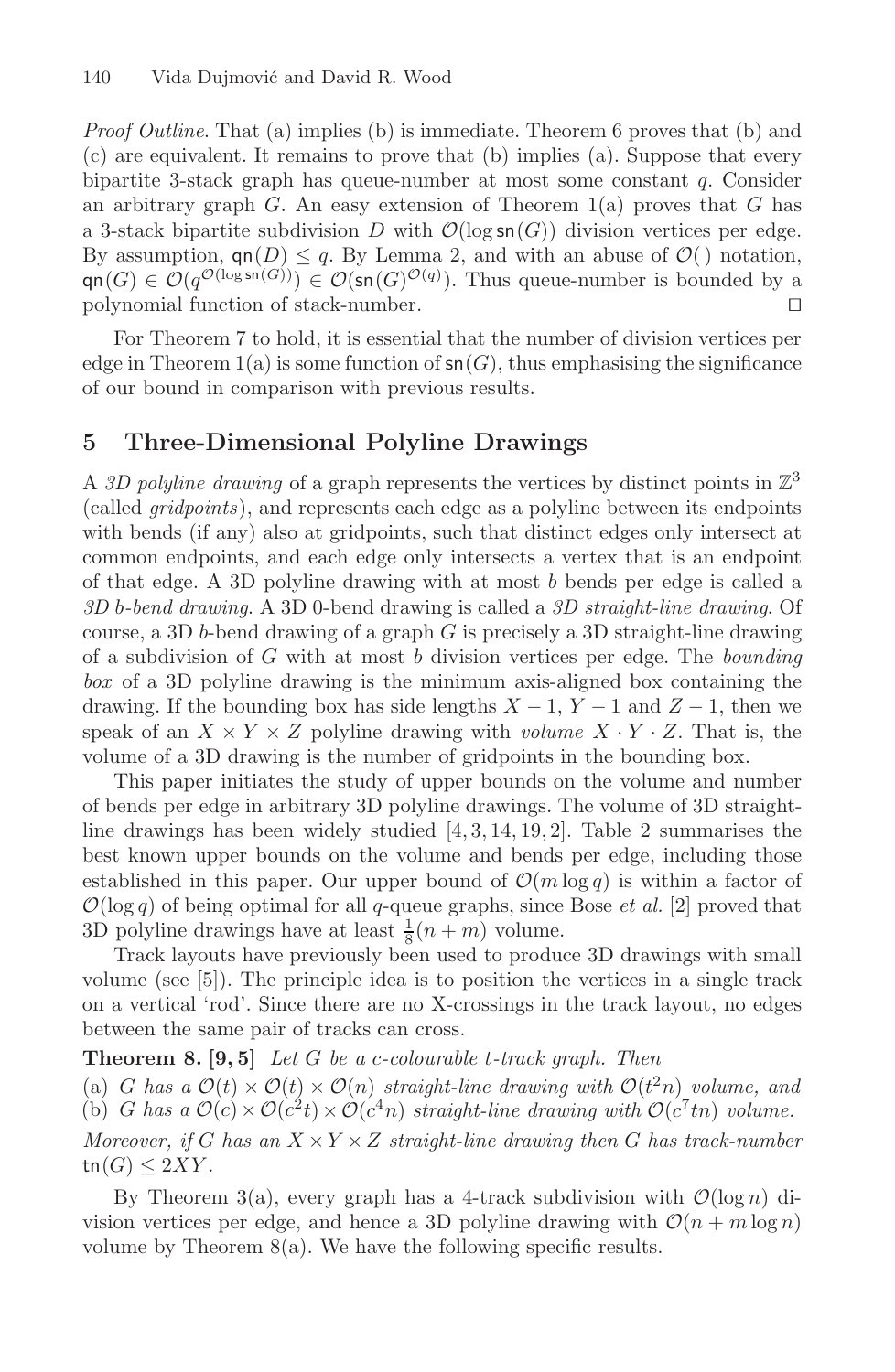| graph family                       | bends per edge        | volume                       | reference               |
|------------------------------------|-----------------------|------------------------------|-------------------------|
| arbitrary                          |                       | $\mathcal{O}(n^3)$           | Cohen <i>et al.</i> [3] |
| arbitrary                          | $\theta$              | $\mathcal{O}(m^{4/3}n)$      | Dujmović and Wood [9]   |
| maximum degree $\Delta$            | 0                     | $\mathcal{O}(\Delta mn)$     | Dujmović and Wood [9]   |
| bounded maximum degree             | 0                     | $\mathcal{O}(m^{1/2}n)$      | Dujmović and Wood [9]   |
| bounded chromatic number           | $\theta$              | $\mathcal{O}(n^2)$           | Pach <i>et al.</i> [19] |
| bounded chromatic number           | $\theta$              | $\mathcal{O}(m^{2/3}n)$      | Dujmović and Wood [9]   |
| $H$ -minor free $(H$ fixed)        | $\theta$              | $\mathcal{O}(n^{3/2})$       | Dujmović and Wood [9]   |
| bounded tree-width                 | $\left( \right)$      | $\mathcal{O}(n)$             | Dujmović et al. [5]     |
| $c$ -colourable $q$ -queue         |                       | $\mathcal{O}(cqm)$           | Theorem $9(a)$          |
| arbitrary                          |                       | $\mathcal{O}(nm)$            | Theorem $9(b)$          |
| $q$ -queue                         | $\overline{2}$        | $\mathcal{O}(qn)$            | Theorem $9(c)$          |
| q-queue (constant $\epsilon > 0$ ) | $\mathcal{O}(1)$      | $\mathcal{O}(mq^{\epsilon})$ | Theorem 10              |
| $q$ -queue                         | $\mathcal{O}(\log q)$ | $\mathcal{O}(m \log q)$      | Theorem 12              |

**Table 2.** Volume of 3D polyline drawings of graphs with n vertices and  $m \ge n$  edges.

**Theorem 9.** *Every c-colourable q-queue graph has:* (a)  $a \ 2 \times c(q+1) \times (n+m)$ *polyline* 1*-bend drawing*, (b) an  $n \times m \times 2$  *polyline* 1*-bend drawing*, and (c) a  $2 \times 2q \times (2n-3)$  *polyline* 2-bend drawing.

The next result highlights the apparent trade-off between few bends and small volume.

**Theorem 10.** For every  $\epsilon > 0$ , every q-queue graph has  $a \ 2 \times \mathcal{O}(q^{\epsilon}) \times \mathcal{O}(n+m/\epsilon)$ *polyline drawing with*  $\mathcal{O}(1/\epsilon)$  *bends per edge.* 

Felsner *et al.* [14] introduced 3D straight-line graph drawings with the vertices positioned on the edges of a triangular or rectangular prism.

**Theorem 11.** *Every planar graph has a*  $2 \times 2 \times O(n^2)$  *polyline drawing on a triangular prism with at most* n <sup>−</sup> <sup>2</sup> *bends per edge. Only planar graphs have polyline drawings on a triangular prism.*

**Theorem 12.** *Every* q-queue graph G has a  $2 \times 2 \times \mathcal{O}(n + m \log q)$  polyline *drawing on a rectangular prism with* <sup>O</sup>(log q) *bends per edge.*

*Proof.* By Theorem 3(a), G has a 4-track subdivision D with  $\mathcal{O}(\log q)$  division vertices per edge. The number of vertices of D is  $\mathcal{O}(n + m \log q)$ . Let  $\{V_1, V_2, V_3, V_4\}$  be the tracks. Let  $n' = \max\{|V_1|, |V_2|, |V_3|, |V_4|\}$ . Position the *i*<sup>th</sup> vertex in *V<sub>2</sub>* at (0.0.2*i*) Position the *i*<sup>th</sup> vertex in *V<sub>2</sub>* at (1.0.2*i*) Position the vertex in  $V_1$  at  $(0, 0, 2i)$ . Position the *i*<sup>th</sup> vertex in  $V_2$  at  $(1, 0, 2i)$ . Position the *i*<sup>th</sup> vertex in  $V_1$  at  $(1, 1, 2i+1)$ . Clearly the only possible crossing is between edges vw and xy with  $v \in V_1$ ,  $w \in V_4$ ,<br> $x \in V_2$  and  $y \in V_2$ . Such a crossing point is on the line  $L = \{(1, 1, z) : z \in \mathbb{R}\}$ <sup>th</sup> vertex in  $V_3$  at  $(0, 1, 2i)$ . Position the *i*<sup>th</sup> vertex in  $V_4$  at  $(1, 1, 2i + 1)$ . Clearly  $x \in V_2$ , and  $y \in V_3$ . Such a crossing point is on the line  $L = \{(\frac{1}{2}, \frac{1}{2}, z) : z \in \mathbb{R}\}.$ <br>However you intersects L at  $(\frac{1}{2}, \frac{1}{2}, \alpha + 1)$  for some integer  $\alpha$  and  $xy$  intersects L However, vw intersects L at  $(\frac{1}{2}, \frac{1}{2}, \alpha + \frac{1}{2})$  for some integer  $\alpha$ , and  $xy$  intersects L at  $(\frac{1}{2}, \frac{1}{4}, \alpha)$  for some integer  $\beta$ . Thus you and xy do not intersect. The bounding at  $(\frac{1}{2}, \frac{1}{2}, \beta)$  for some integer  $\beta$ . Thus vw and xy do not intersect. The bounding<br>box is  $2 \times 2 \times 2n'$  which is  $2 \times 2 \times \mathcal{O}(n+m \log q)$ box is  $2 \times 2 \times 2n'$ , which is  $2 \times 2 \times \mathcal{O}(n + m \log q)$ .

Note that Di Giacomo and Meijer [4] proved that a 4-track graph has a  $2 \times 2 \times n$  drawing. When  $n' < \frac{n}{2}$  the above construction has less volume.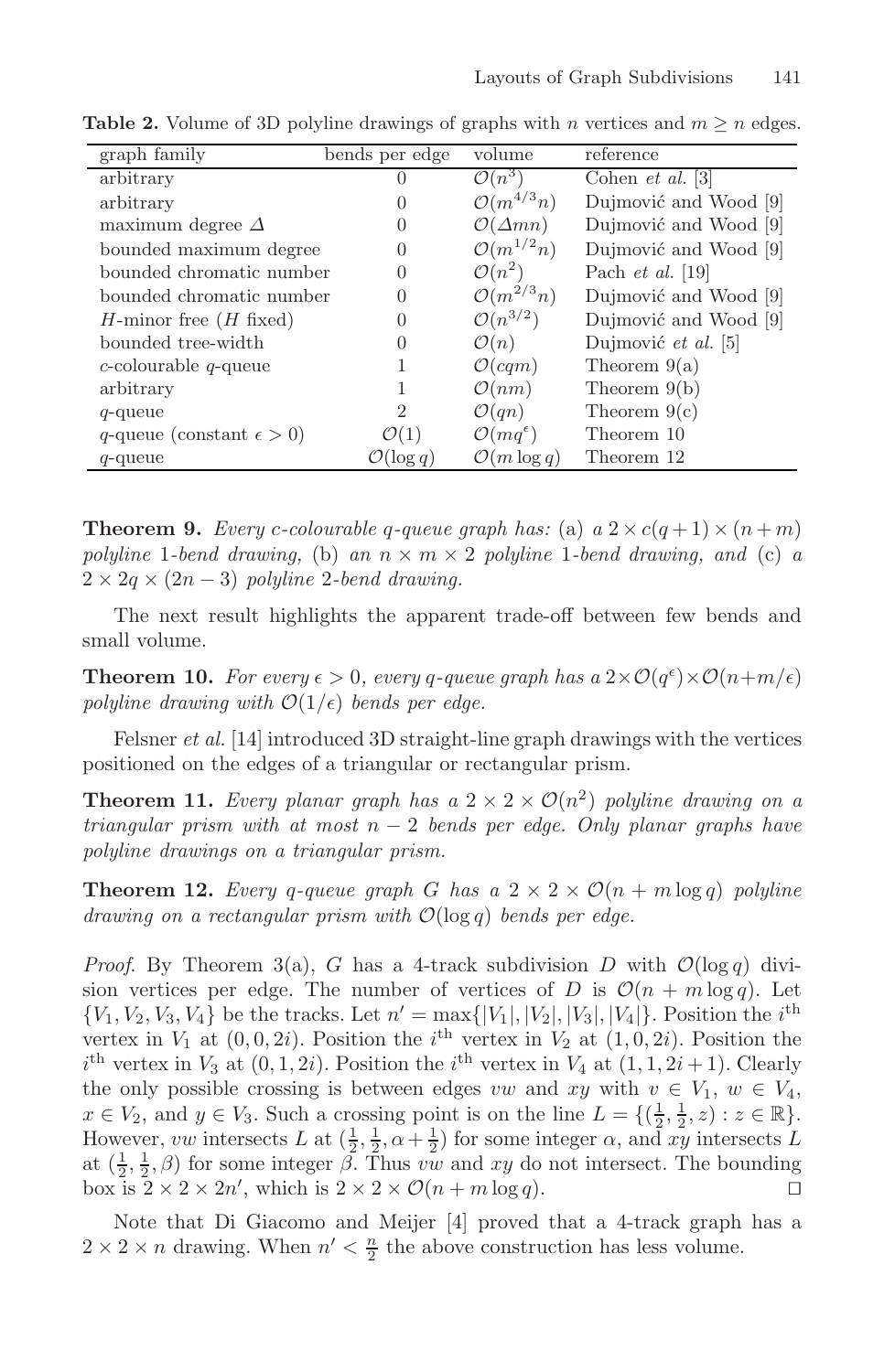## **6 Planar Graphs**

Felsner *et al.* [14] asked the following question (in their conference paper).

**Open Problem 3. [14]** Does every *n*-vertex planar graph have a 3D straightline drawing with  $\mathcal{O}(n)$  volume?

By Theorem 8, this question has an affirmative answer if planar graphs have bounded track-number. Whether planar graphs have bounded track-number is an open problem due to Hubert de Fraysseix [private communication, 2000], and since queue-number is tied to track-number for planar graphs [5, 6], is equivalent to the following open problem due to Heath *et al.* [15]. Note that the best known to the following open problem due to freath *et al.* [10]. Note that upper bound on the queue-number of planar graphs is  $\mathcal{O}(\sqrt{n})$ .

**Open Problem 4. [15]** Do planar graphs have bounded queue-number?

We make the following contribution to the study of this problem, which is analogous to Theorem 7, since 2-stack graphs are precisely the subgraphs of Hamiltonian planar graphs.

**Theorem 13.** Let  $\mathcal{F}(n)$  be the family of functions  $\mathcal{O}(1)$  or  $\mathcal{O}(\text{polylog } n)$ . The *following are equivalent:*

- (a) *n*-vertex planar graphs have queue-number in  $\mathcal{F}(n)$ ,
- (b) *n*-vertex bipartite Hamiltonian planar graphs have queue-number in  $\mathcal{F}(n)$ ,
- (c) n-vertex bipartite Hamiltonian planar graphs have 2-track thickness in  $\mathcal{F}(n)$ .
- (d) n-vertex planar graphs have  $\mathcal{O}(1) \times \mathcal{O}(1) \times \mathcal{O}(n)$  polyline  $\mathcal{O}(1)$ -bend drawings.

## **Acknowledgements**

Thanks to Stefan Langerman for stimulating discussions on 3D polyline drawings. Thanks to Franz Brandenburg and Ulrik Brandes for pointing out the connection to double-ended queues. Thanks to Ferran Hurtado and Prosenjit Bose for graciously hosting the second author, whose research was partially completed at the Departament de Matem`atica Aplicada II, Universitat Polit`ecnica de Catalunya, Barcelona, Spain.

## **References**

- 1. Robin Blankenship and Bogdan Oporowski. Drawing subdivisions of complete and complete bipartite graphs on books. Technical Report 1999-4, Department of Mathematics, Louisiana State University, 1999.
- 2. Prosenjit Bose, Jurek Czyzowicz, Pat Morin, and David R. Wood. The maximum number of edges in a three-dimensional grid-drawing. *J. Graph Algorithms Appl.*, 8(1):21–26, 2004.
- 3. Robert F. Cohen, Peter Eades, Tao Lin, and Frank Ruskey. Threedimensional graph drawing. *Algorithmica*, 17(2):199–208, 1996.
- 4. Emilio Di Giacomo and Henk Meijer. Track drawings of graphs with constant queue number. In LIOTTA  $[16]$ , pages  $214-225$ .